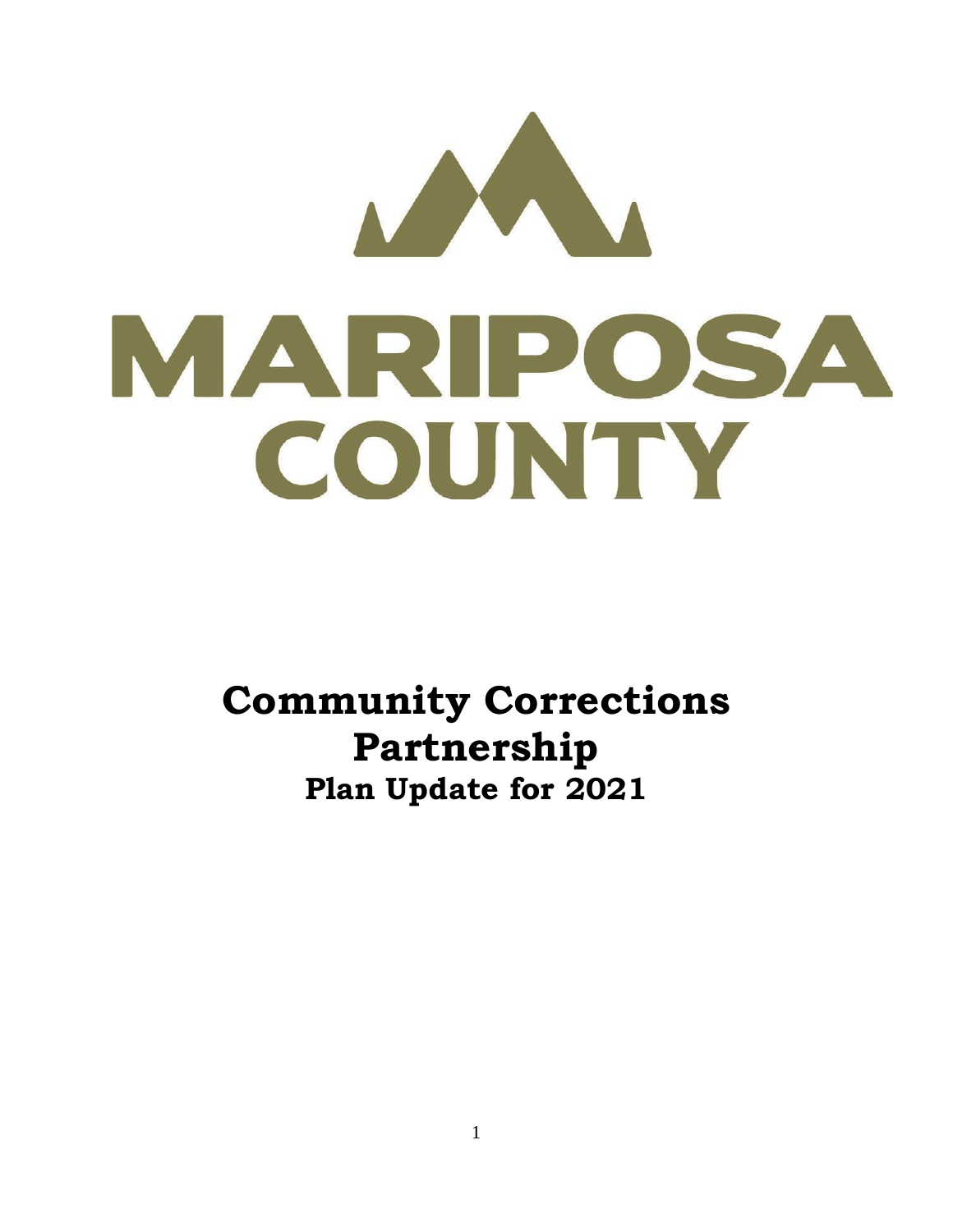# **CONTENTS**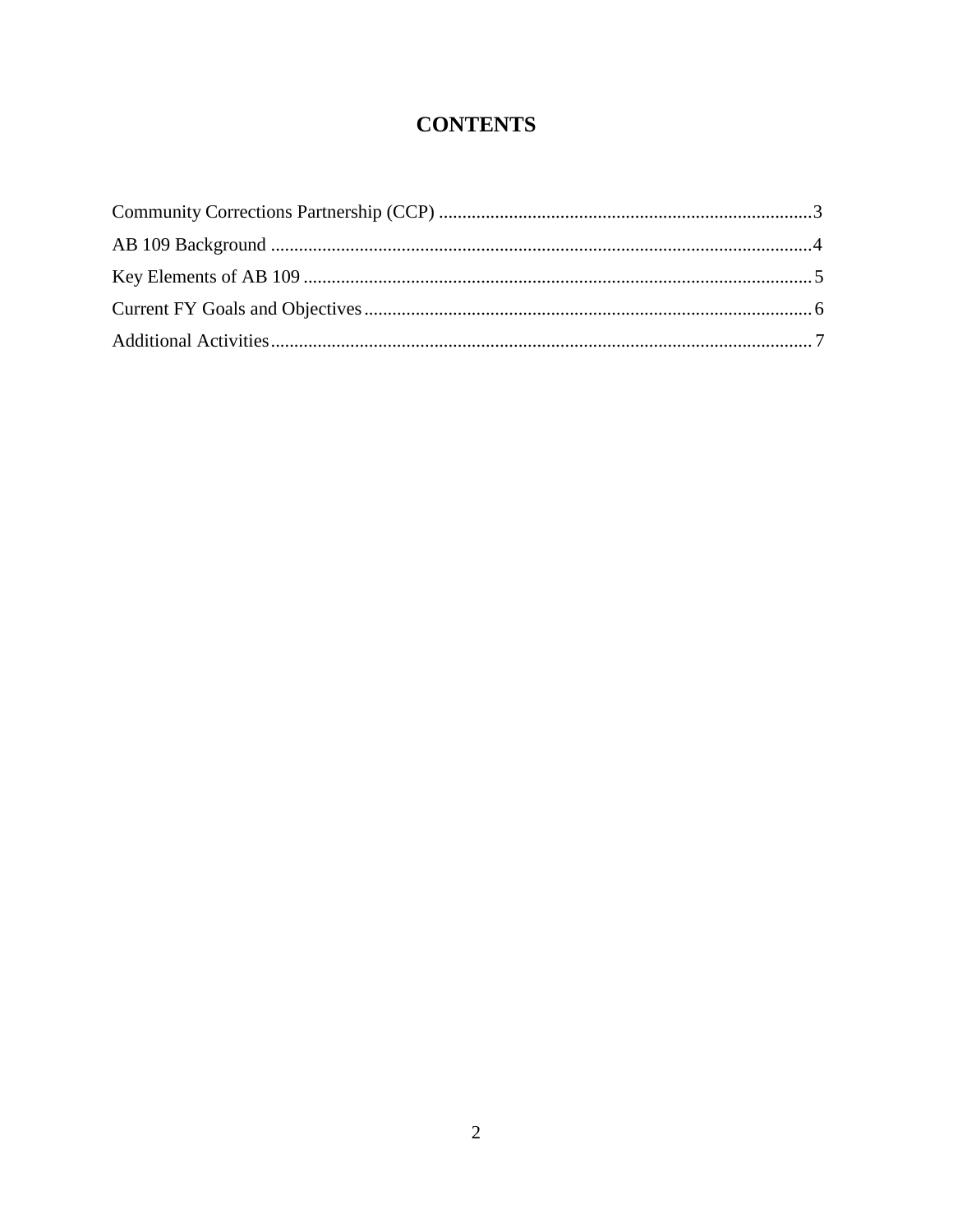# **Community Correction Partnership (CCP)**

| *Executive Committee Members |  |
|------------------------------|--|
|                              |  |

| <b>Member</b>                                                       | <b>Name</b>                       | <b>Title</b><br>Organization                                                             |
|---------------------------------------------------------------------|-----------------------------------|------------------------------------------------------------------------------------------|
| Chief Probation Officer, CCP Chair*                                 | Pete Judy                         | <b>Chief Probation Officer</b><br>Mariposa Probation                                     |
| Presiding Judge of the Superior<br>$Contr^*$<br>(non-voting member) | Michael Fagalde                   | <b>Presiding Judge</b><br>Mariposa Superior Court                                        |
| Board of Supervisors Designee                                       | Miles Menetrey,<br>Wayne Forsythe | <b>Board of Supervisors</b><br>County of Mariposa                                        |
| District Attorney*                                                  | Walter Wall                       | <b>District Attorney</b><br>Mariposa District Attorney                                   |
| Public Defender*                                                    | <b>Neal Douglass</b>              | Public Defender<br>County of Mariposa                                                    |
| Sheriff*                                                            | Jeremy Briese                     | Sheriff<br>Mariposa Sheriff's Department                                                 |
| <b>Head of Department Social Services</b><br>Services*              | <b>Shannon Gadd</b>               | Director of Health and Human<br><b>Services</b><br>Mariposa Health and Human<br>Services |
| Head of Department of Mental Health                                 | Shannon Gadd                      | Director of Health and Human<br><b>Services</b><br>Mariposa Health and Human<br>Services |
| <b>Head of Alcohol and Substance</b><br><b>Abuse Programs</b>       | <b>Shannon Gadd</b>               | Director of Health and Human<br><b>Services</b><br>Mariposa Health and Human<br>Services |
| Head of the County Office of<br>Education                           | Jeff Aranguena                    | Superintendent<br>Mariposa Unified School District                                       |
| Community-Based Organization<br>Representative                      | <b>Allison Tudor</b>              | <b>Executive Director</b><br>Alliance for Community<br>Transformations                   |
| Victim Interest Representative                                      | Jessica Memnaugh                  | Victim-Witness<br><b>Mariposa District Attorney</b>                                      |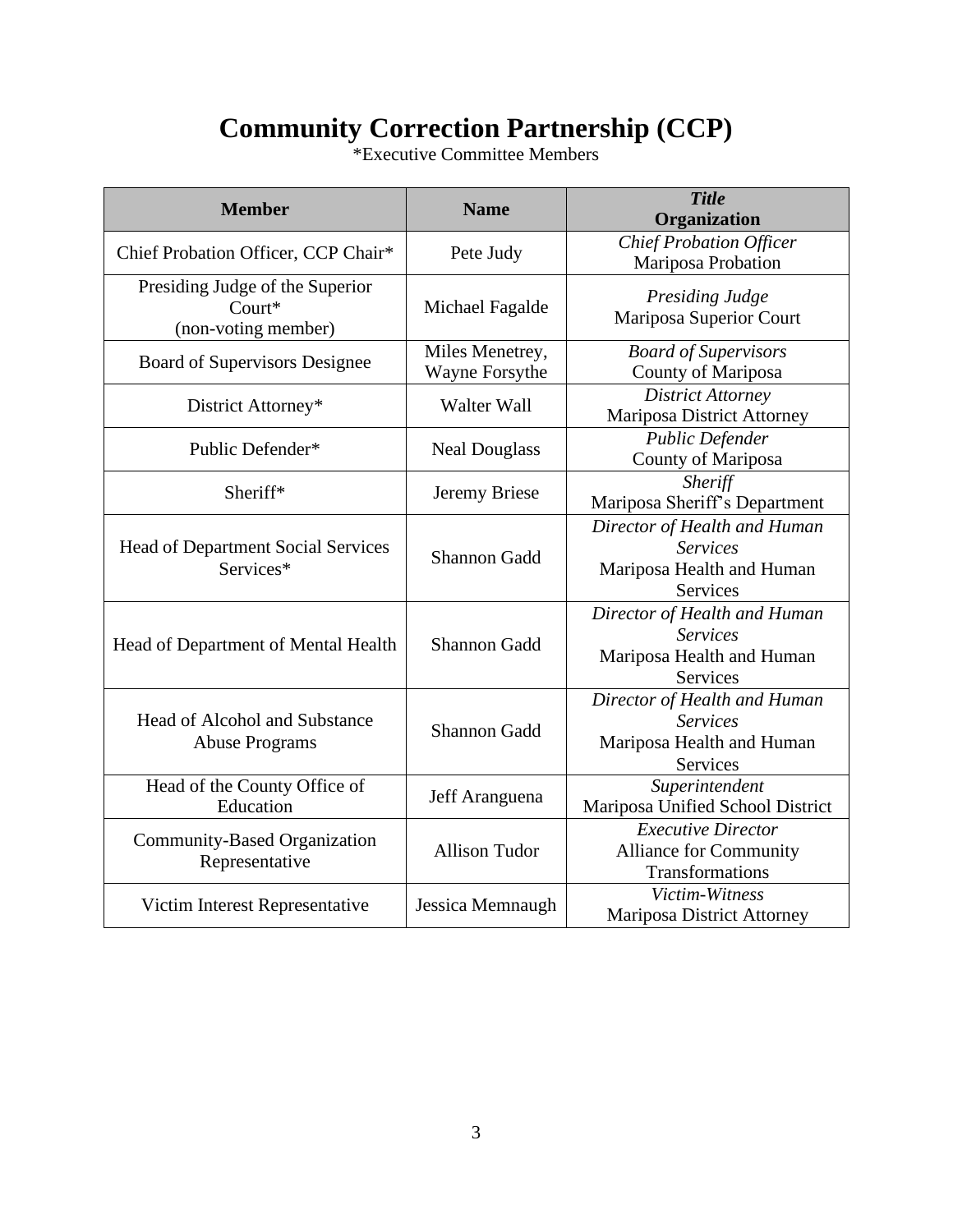## <span id="page-3-0"></span>**AB 109 Background**

On April 4, 2011, Governor Brown signed Assembly Bill 109 (AB 109), which made fundamental changes to California's correctional system. AB 109 realigned custodial and community supervision responsibility for non-serious, non-violent, and non-sex offenders, as well as supervision of lower level adult parolees returning from state prison sentences to counties. AB 109 did not contain funding for county agencies to implement the realignment shift and was not operative until funding was provided for counties. On June 30, 2011, Governor Brown signed a series of legislative bills as part of the State budget that provided funding and made necessary technical changes to implement the public safety realignment program outlined in AB 109.

The legislation enacting the financing and technical changes necessary was contained in Senate Bills 87 and 89 (SB 87 and SB 89) and Assembly Bill 117 (AB 117). These three bills were extensive in nature and contained two designation requirements.

By August 1, 2011, Boards of Supervisors had to designate the county entity responsible for providing post-release supervision to local inmates sentenced under the realignment act, as well as those lower level inmates released on parole from the Department of Corrections. On July 26, 2011, the Mariposa County Board of Supervisors designated the Probation Department as the entity responsible for providing post-release supervision to inmates released pursuant to the Postrelease Community Supervision Act of 2011. California Penal Code Section 1230(b) requires each county to establish a Community Corrections Partnership (CCP) and specifies the membership that comprises the CCP.

AB 117 requires that the CCP must recommend a local plan to the county Board of Supervisors for the implementation of the 2011 Public Safety Realignment and that the plan must be voted on by an Executive Committee of each county's CCP. By statute, the current Executive Committee consists of the Chief Probation Officer as Chair, the Sheriff, the District Attorney, the Public Defender, the Presiding Judge of the Superior Court, and a local Chief of Police (if applicable). The Board of Supervisors was required to appoint the final member of the CCP Executive Committee who had to be either the Director of the Department of Mental Health, the Department of Social Services, or Alcohol and Drug Programs. As Mariposa County only has one Human Services Department, encompassing Mental Health, Social Services and Alcohol and Drug Programs, the Director of Health and Human Services assumed the final seat.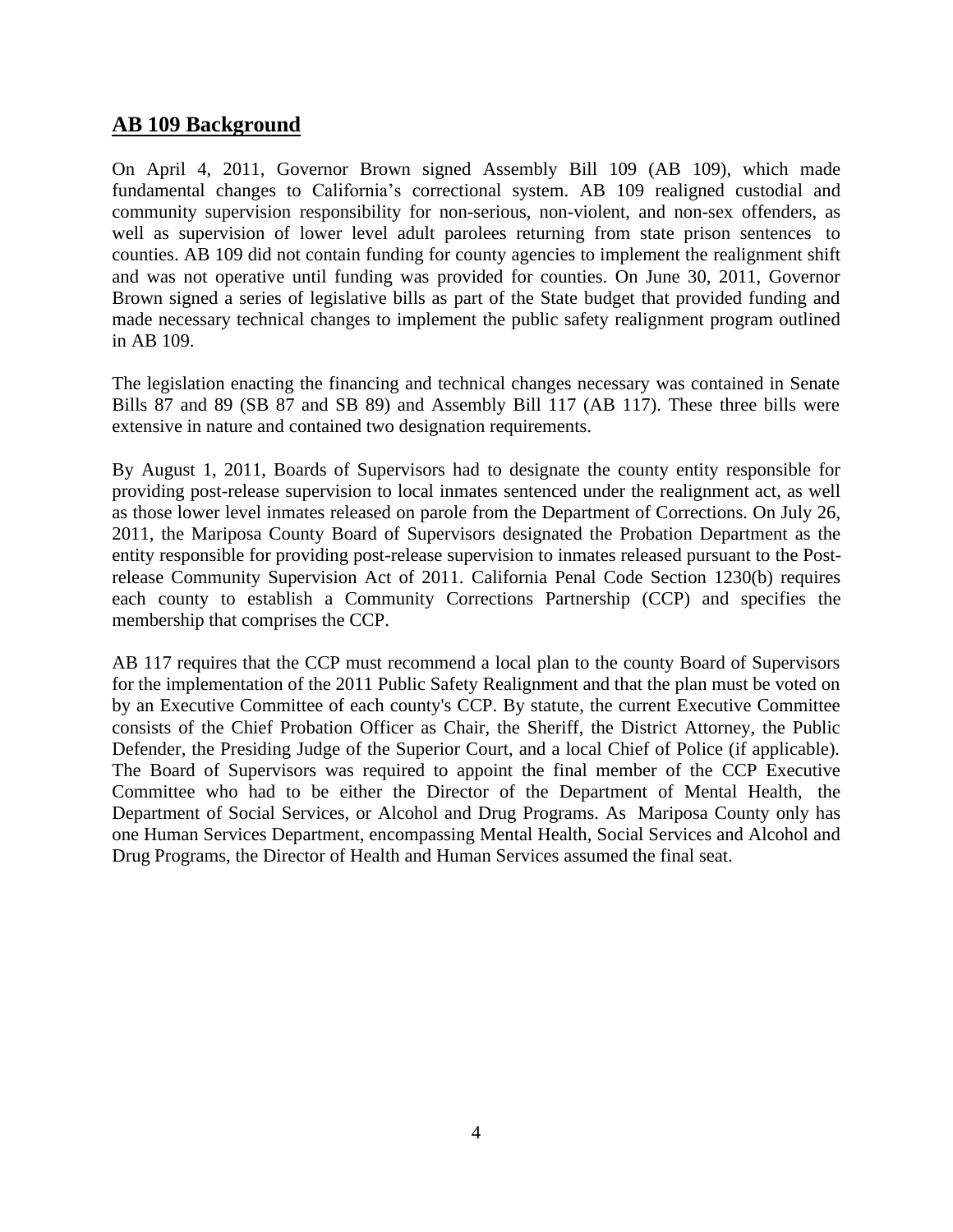# <span id="page-4-0"></span>**Key Elements of AB 109**

#### Major Changes:

Redefines Felonies: Revises the definition of a felony to include certain crimes that are punishable in jail for 16 months, 2 years, or 3 years. Some offenses, including serious, violent, and sex offenses, are excluded and sentences will continue to be served in state prison.

Local Post-Release Community Supervision: Offenders released from state prison on or after October 1, 2011, after serving a sentence for an eligible offense shall be subject to, for a period not to exceed 3 years, post-release community supervision provided by an agency (Probation Department in the case of Mariposa County) approved by the County's Board of Supervisors.

Revocations Heard and Served Locally: Post-release community supervision and parole revocations will be served in local jails (up to 180 days), with the exception of paroled "lifers" who have a revocation term of greater than 30 days. The Courts will hear formal revocations of post-release community supervision while the Board of Parole will conduct parole violation hearings in jail.

Custody Credits: Changes how credits for good time and work time are calculated from one day of good time and one day of work time for every six days served in jail to one day of good time and one day of work time for every four days served in jail. This means that inmates will be required to serve 50% of their sentence in custody, minus any credits for time served prior to their sentence as determined by the Court, instead of two-thirds of their sentence, which was the previous law. This change may help mitigate, to some degree, the impact of longer sentences being served in the county jails. Additionally, home detention (i.e., electronic monitoring) is credited as time spent in jail custody.

Alternative Custody: Penal Code Section 1203.018 authorizes electronic monitoring for inmates being held in the county jail in lieu of bail. Eligible inmates must first be held in custody for 60 days post-arraignment, or 30 days for those charged with misdemeanor offenses.

Community Based Sanctions: Authorizes counties to use a range of community-based punishment and intermediate sanctions other than jail incarceration alone or traditional routine probation supervision.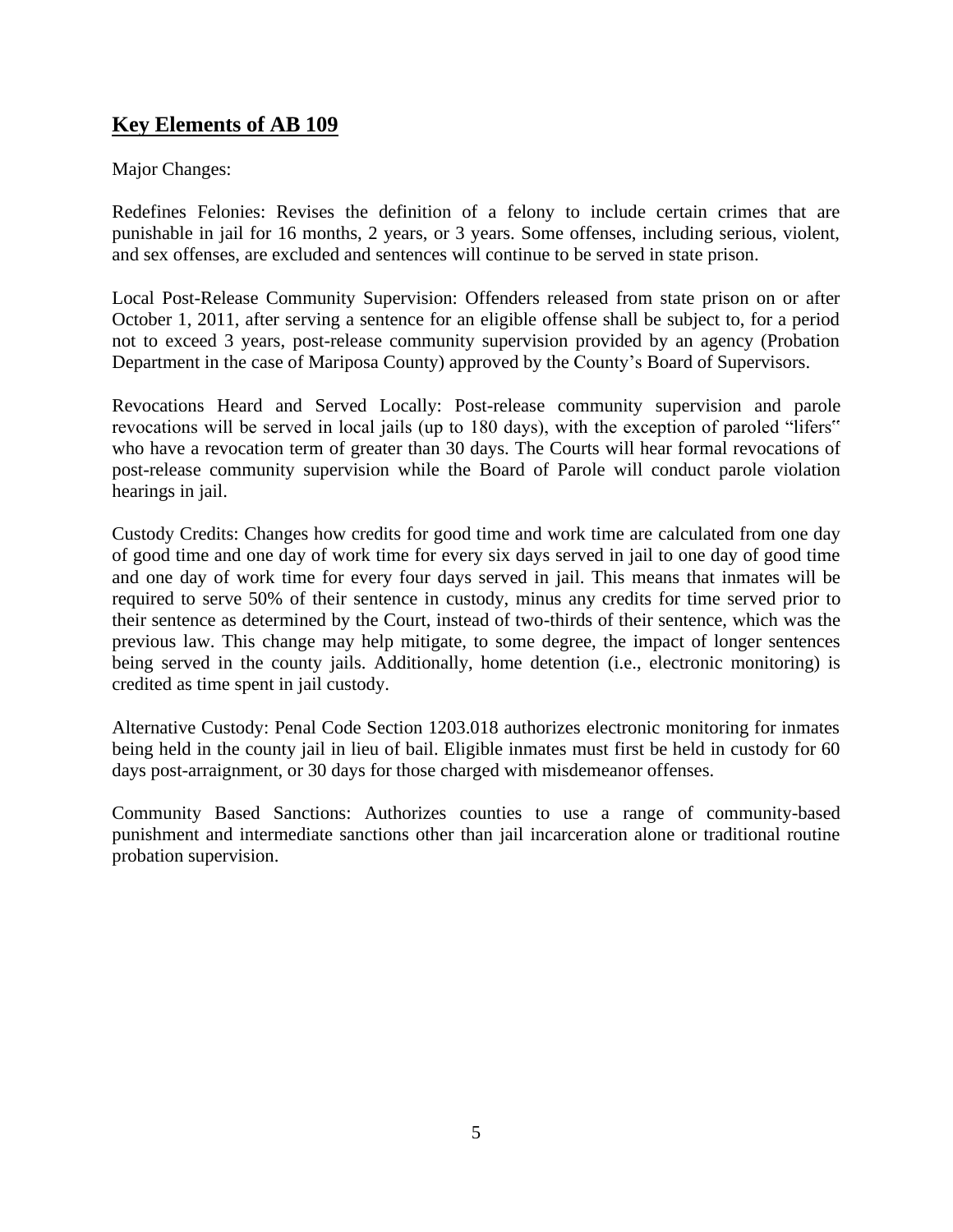## **Current Fiscal Year Goals and Objectives**

#### **Substance Use Disorder Treatment**

All probationers will continue to receive a substance use disorder screening. Those identified as needing services will be referred for a level of care assessment. Based upon that assessment, probationers will be placed into the appropriate service. Services will include outpatient counseling, Drug Court and residential treatment.

#### **Behavioral Health Court**

All probationers will continue to receive a mental health screening. Those identified as needing services willbe referred for a level of care assessment. Those identified as a potential candidate for Behavioral Health Court will be referred for an assessment. Those deemed appropriate for Behavioral Health Court will be referred to the court.

A mental health worker assigned to the probation department will continue to be utilized to help support Behavioral Health Court. The mental health worker will work side by side with the probation officer to assist in client's needs and help monitor progress in the program.

An outside review of the Behavioral Health Court program will be conducted to measure the extent at which evidence based programs are being utilized and identify areas of improvement.

#### **Housing**

Housing continues to be a problem in Mariposa County. While the CCP has contracted with community based organizations for homeless shelters and other services, additional options will be explored to address short and long term housing solutions for homeless probationers and other at risk homeless populations.

#### **Jail Programming**

A Deputy Probation Officer will be assigned to the jail to oversee evidence based programming to inmates in the jail. All eligible inmates will be assessed for appropriate services. The officer will partner with a Jail Officer to conduct classes, provide support, create case plans and help link to services upon release from custody.